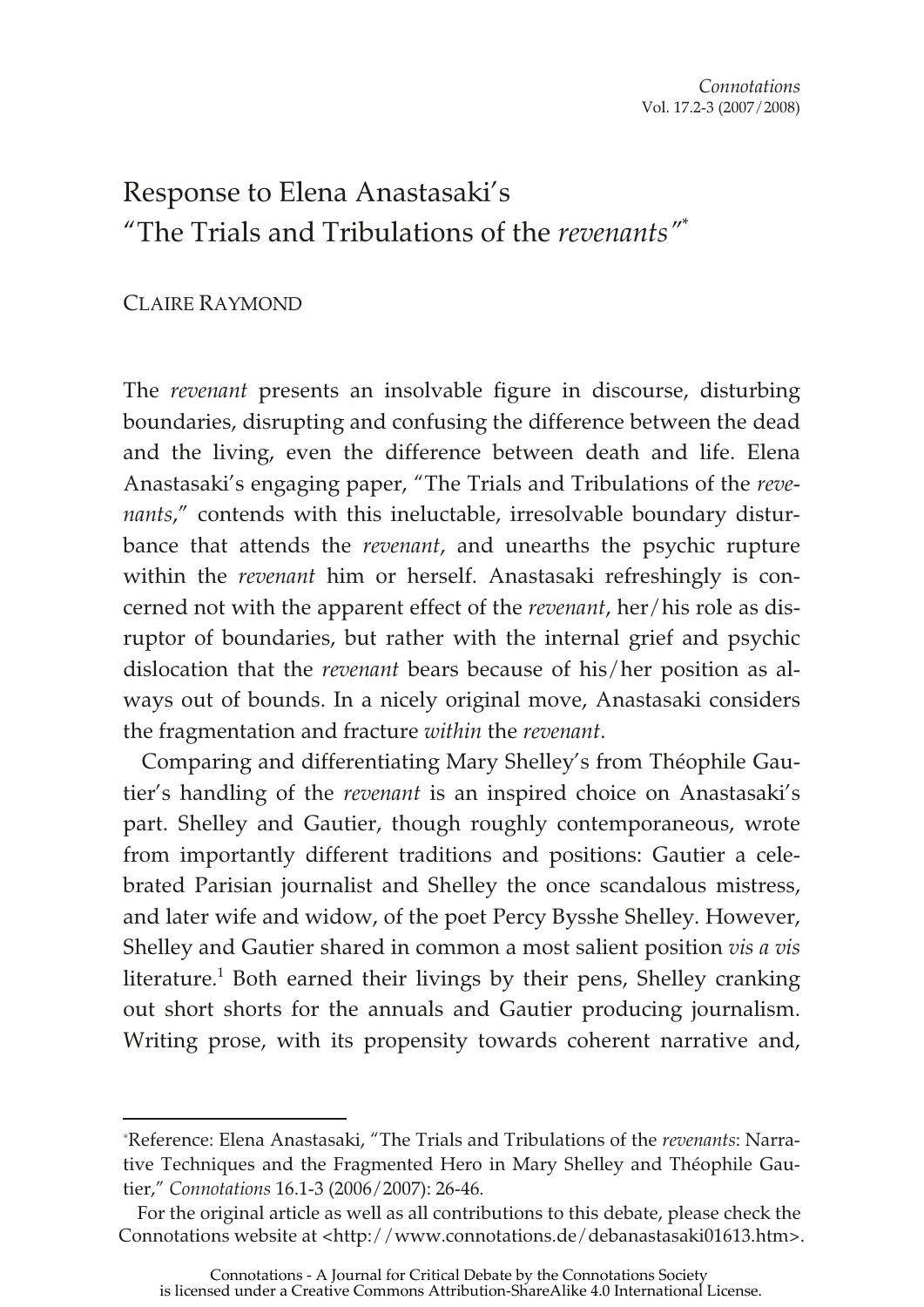moreover, its structuring principle that does *not* depend on line breaks, was financially necessary for these late Romantics.

Anastasaki eloquently describes the narrative technique of fragmentation, signifying internal disruption, shared by Shelley's and Gautier's *revenant* tales. I would like to extend her insight to suggest that these writers embed within prose the poetic fragment revivified and that this gesture shapes and informs the character of the *revenant*. In Shelley and Gautier, the *revenant* becomes a privileged sign for the poem lost within prose. For example, Gautier describes the face of the *revenant* courtesan Clarimonde as reflective not just of poetry but most specifically of poetry that has been lost, her expression like that of "a poet who has let the sole manuscript of his finest work tumble down into the fire" (21). Along similar lines, in Gautier's "The Opium Smoker" the female *revenant* "speak(s) in a marvelous form of verse that no poet alive will ever equal"  $(99)$ .<sup>2</sup> Notably, Shelley and Gautier had close bonds with Romantic poets. Shelley's husband, Percy Bysshe Shelley, and Gautier's great friend, Gerard de Nerval, influenced the prose of their survivors, generating that fragmentary figure, the *revenant*. Importantly, Anastasaki emphasizes the *revenant*'s fragmented characteristics and reminds us that Schlegel offers a paradigmatic notion of the poem as participatory in the aesthetic of the fragment. The *revenant*, then, can be interpreted in Shelley and Gautier as a prose gesture that signifies poetry. The figure of the dead returned to life and the attempt to regain a lost poet or poem entwine and strategically are embedded in both Gautier's and Shelley's tales of *revenants*.

In Shelley's "The Mortal Immortal" the half immortal Winzy may be read as a figure for the poet, whose work, as Percy and Mary believed, aspired to immortality but whose body, as Mary plainly saw upon claiming the drowned body of her spouse, was mortal. Percy Bysshe Shelley, in Mary's idealized vision, is a fragmented figure, split into the immortality that she interpreted as his soul's flight in the language of his verse and the body drowned and burned. In Shelley's "The Mortal Immortal," not only is poetry's ability to reach beyond the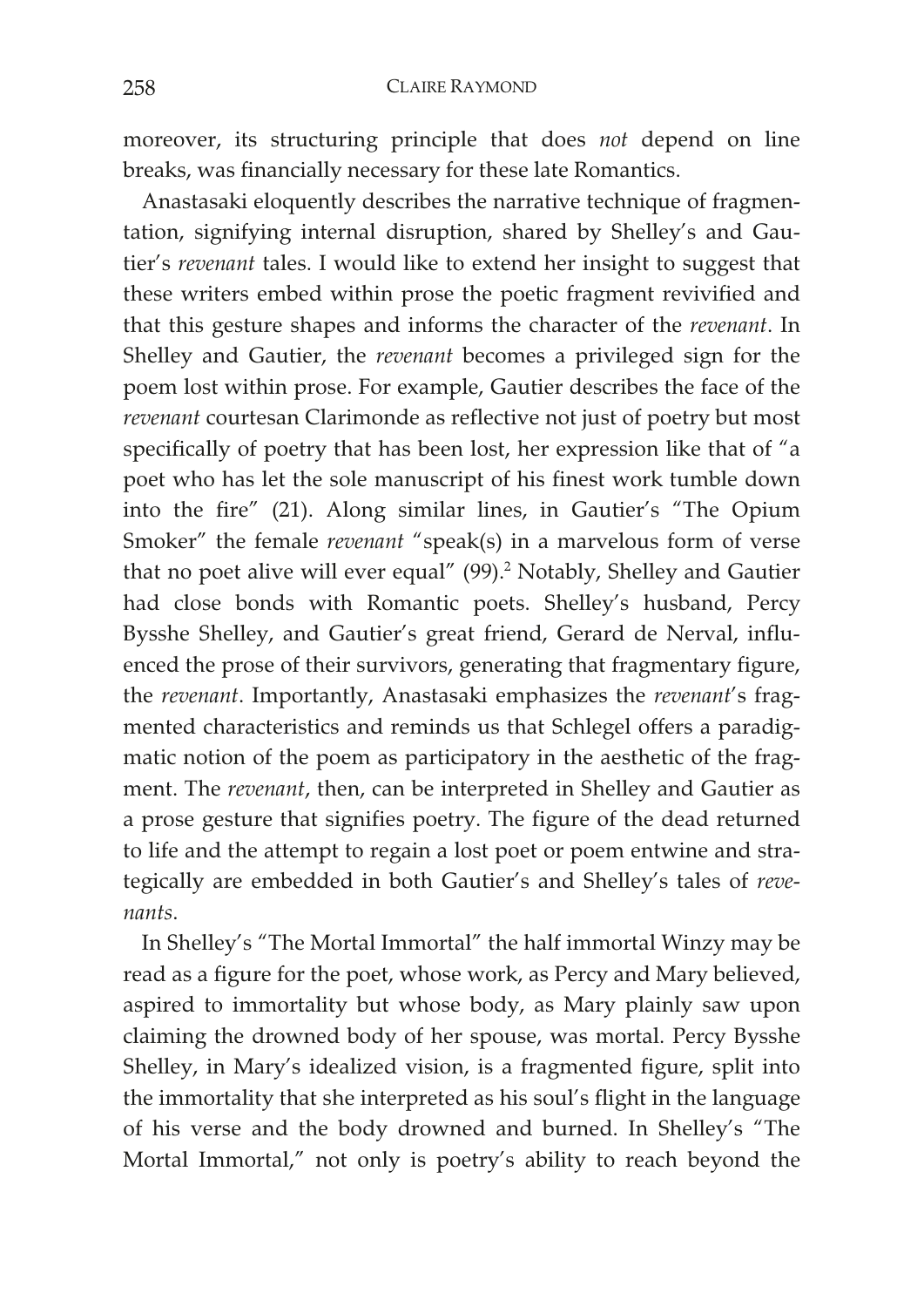mortal claims of the body figured as a kind of magic potion, it is positioned as a dangerous, not entirely effective, and painful magic. Shelley's half immortal hero, as Anastasaki points out, suffers a fragmented interiority because of his dual status: he has drunk only half a draught of the elixir, earning only half immortality. He remains apparently youthful but evacuated internally, a fact that Anastasaki rightly links to fragmentation not *between* the *revenant* self and the living other but rather *within* the *revenant* himself. Poetry, in the Shelleys' idealization of it, became a signifier for flight and release, free of the logical trappings of prose. But Mary Shelley used prose to explore and expose the risks of the Romantic poem, risks indicated by tropes of fragmentation.

Similarly, Gautier's "The Priest" depicts adult responsibility—the job of shepherding a congregation—as a force of entombment. Anastasaki insightfully points to the fragmentary quality of the young priest's dreamed encounters with Clarimonde, his *revenant* mistress, by noting that dreams always have a fragmentary form. This trope of fragmentation within the story plays on the motif of the erotic dream and signifies links between the fragmentary qualities of the dream and the Romantic poem. Like dreams, the poems of Percy Bysshe Shelley and the poems of Gautier's dear friend Gerard de Nerval are fueled by vivid imagery and tend to tropes of release. Indeed, describing Nerval, Gautier writes that "his winged spirit carried his body forward and he seemed to skim over the surface of the earth. One could almost say that he soared above reality itself, sustained by his dreams" (152-53). Likewise, the fragmentary nature of the dream in Gautier's tales of *revenants* reminds us that Lacoue-Labarthe and Nancy argue for the fragment's importance to Romanticism: "The fragment is the Romantic genre *par excellence*" (40). Moreover, Agamben conceives of the poem as definitively fragmented, asking "what is left of the poem after its ruin" and answering that after its end the poem "joins itself […] to pass definitively into prose" (114). For Agamben the poem is shaped by its difference from prose: its ruin is the return to prose.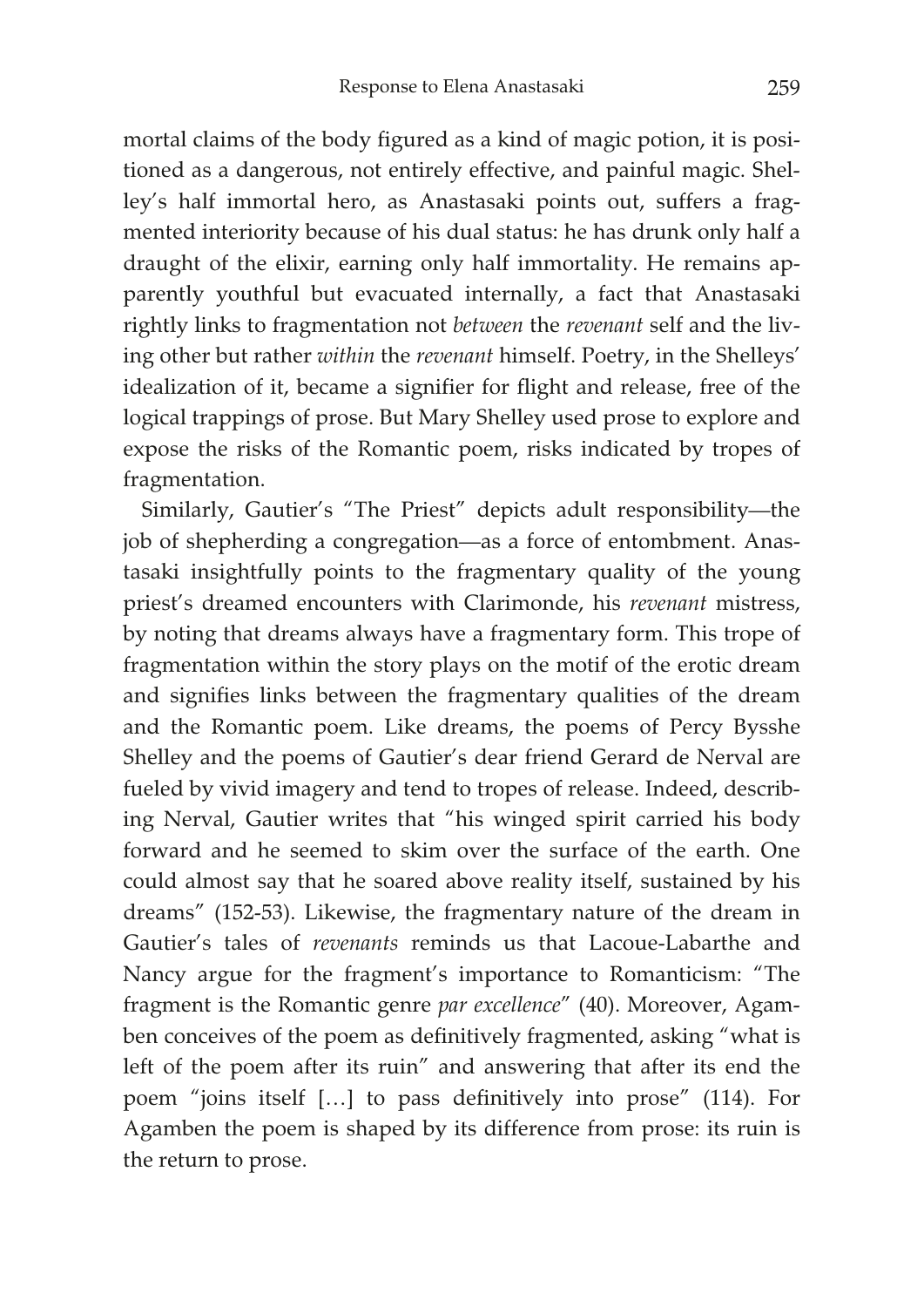Concini Palace, the ruined edifice that stages the erotic dream to which Gautier's young priest nightly returns, is an elaborately gorgeous domain—an ancient palace in which sonnets have been built into pretty, indeed beautiful, rooms (22). In "The Priest," prose, which carries us through the story's narrative, also functions as a kind of verbal vestment enclosing the fragmentary freedom of the erotic dream, that dream alone within which the young priest feels he is alive. Prose, then, is set in a position analogous to that of the responsible life that the pious priest at last chooses to lead. Prose, which definitively is *not* shaped by line breaks, renders the diegetic content of the story accessible. But only the fragmentary erotic dream brings the young priest pleasure. The erotic dream functions as the young priest's great desire, and as that which fragments him, that which he ultimately sacrifices for the prosaic wish to sleep at night.

Here it is important to return to Anastasaki's invocation of Schlegel's emphasis on the fragment as verbal strategy. For Gautier and Shelley, tending the ashes of Romanticism, the aesthetics of the poem and of the fragment merge powerfully. Meanwhile, devalued tropes of prose—continuity, closure—permit us to follow the story lines of "The Priest" and "The Mortal Immortal." The poem is pointed to by the figure of the *revenant* as that which disrupts the temporality of prose. In poetry, time is fragmented by line breaks and enjambment. Likewise, the *revenants* in Shelley's and Gautier's stories represent fragmented time and a kind of temporal enjambment, each *revenant* inhabiting a time not his or her own. By the figure of the *revenant* ironically standing for a desire for life so vivid as to overcome death, the Romantic poem is signified in Shelley's and Gautier's short stories. The *revenant*, that vulnerable, valorized fragment of life-force, cloaked in prose, figures Shelley's and Gautier's struggle with Romantic poetry and poets, the poetry they did not successfully write, the poets who pre-deceased them—Shelley's beloved husband Percy Bysshe Shelley, and Gautier's lifelong friend, Gerard de Nerval.

Ambivalence is reflected in the *revenant*'s position as that which it is impossible to stop mourning but also that which if wholly mourned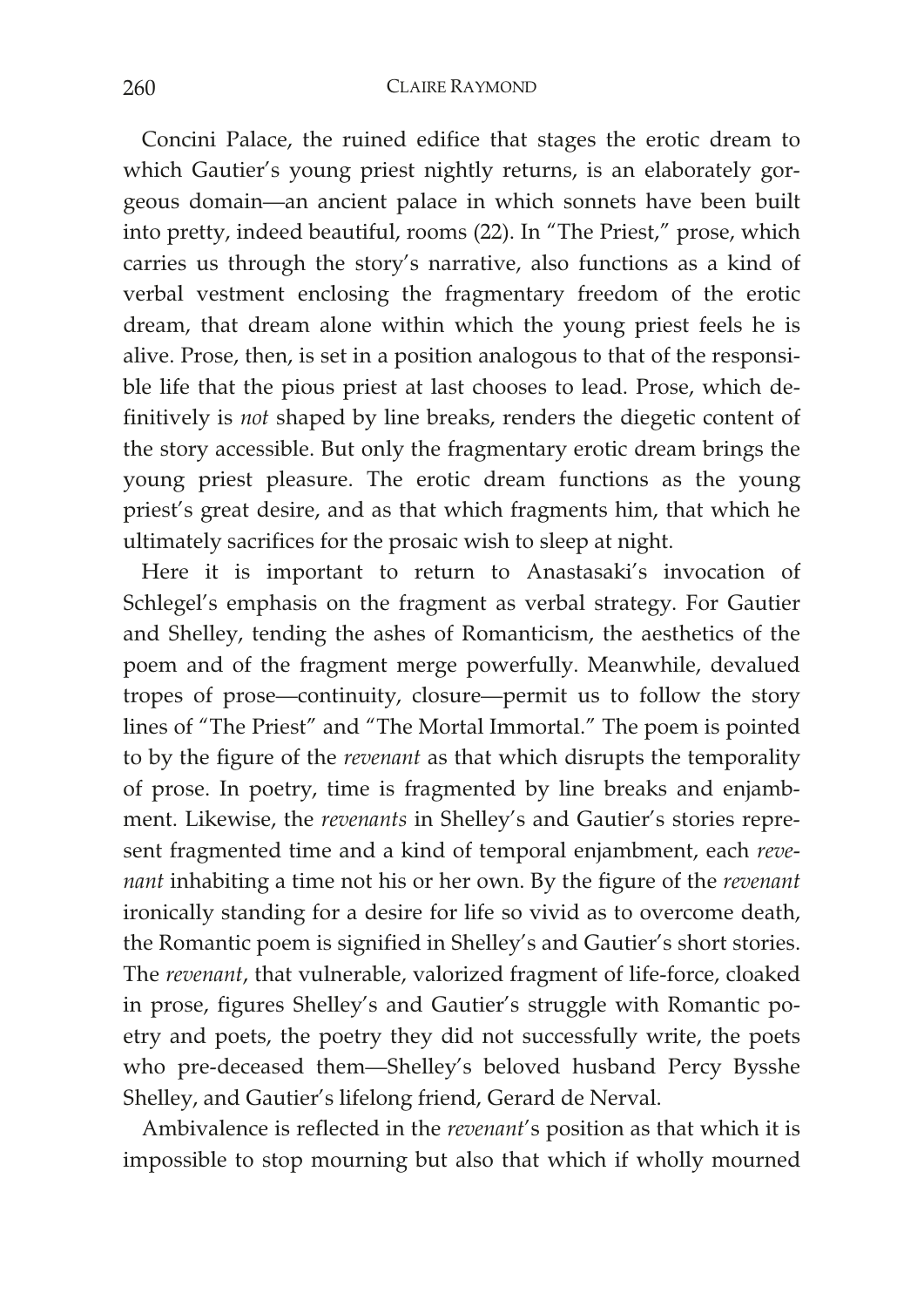will consume the life of the living speaker. Importantly, Anastasaki compares a male and a female writer, and Gautier and Shelley in their turn emphasize gender as that boundary across which the desire that motivates *revenants* is enacted. For Gautier, the dream is not only a fragment within prose but also it evokes the erotic, the dreamed female body revivified because it is desired. Different and the same, Shelley envisions her male *revenants* as either given meaning, in the case of Valerius, or deprived of meaning, in the case of Winzy, by the presence or absence, respectively, of the female beloved. Both Gautier and Shelley conceive of *revenance* as inextricably bound up with erotic desire, and gender division, and each envisions *revenance* as a condition attributable to the other sex—for Gautier *revenance* is a womanly quality, for Shelley it adheres to male characters. Gautier's *revenants* trouble the ideal of the female muse. He deploys the *revenant* muse as ambiguously destructive. Clarimonde's dreamed body offers the only earthly joy the priest experiences but also Gautier draws her with marks of the Satanic, ambiguously ironic. His exquisite prose framing the *revenant* as poetic fragment, Gautier figures the Romantic poem as the beautiful and damned body of the *revenant*.

Gender, the body, and the fragment come together in Gautier's *revenant* Arria Marcella whose excessively fragmented remains preserved in the outline of volcanic stone—call forth Octavian's desire. Here, the body of the *revenant* at once is evoked and evacuated in the emblem of volcanic ash molded around the woman's literally sublime form. For Gautier, the formal perfection of the woman's body mirrors the desired formal perfection of poetry and also mirrors his sense of the complete poem as unattainable.

Anastasaki rightly contends that only the open-ended fragmentary gesture with which Shelley closes "The Mortal Immortal" permits the idea that Winzy may bring good to the world. Only by shattering prose, by fragmenting narrative closure, does the revivifying possibility of poetry reassert itself. But the representative of poetry, the *revenant*, in Gautier and Shelley is deeply ambivalent, at once signifying supreme erotic pleasure (Winzy thinks he is drinking a love-potion